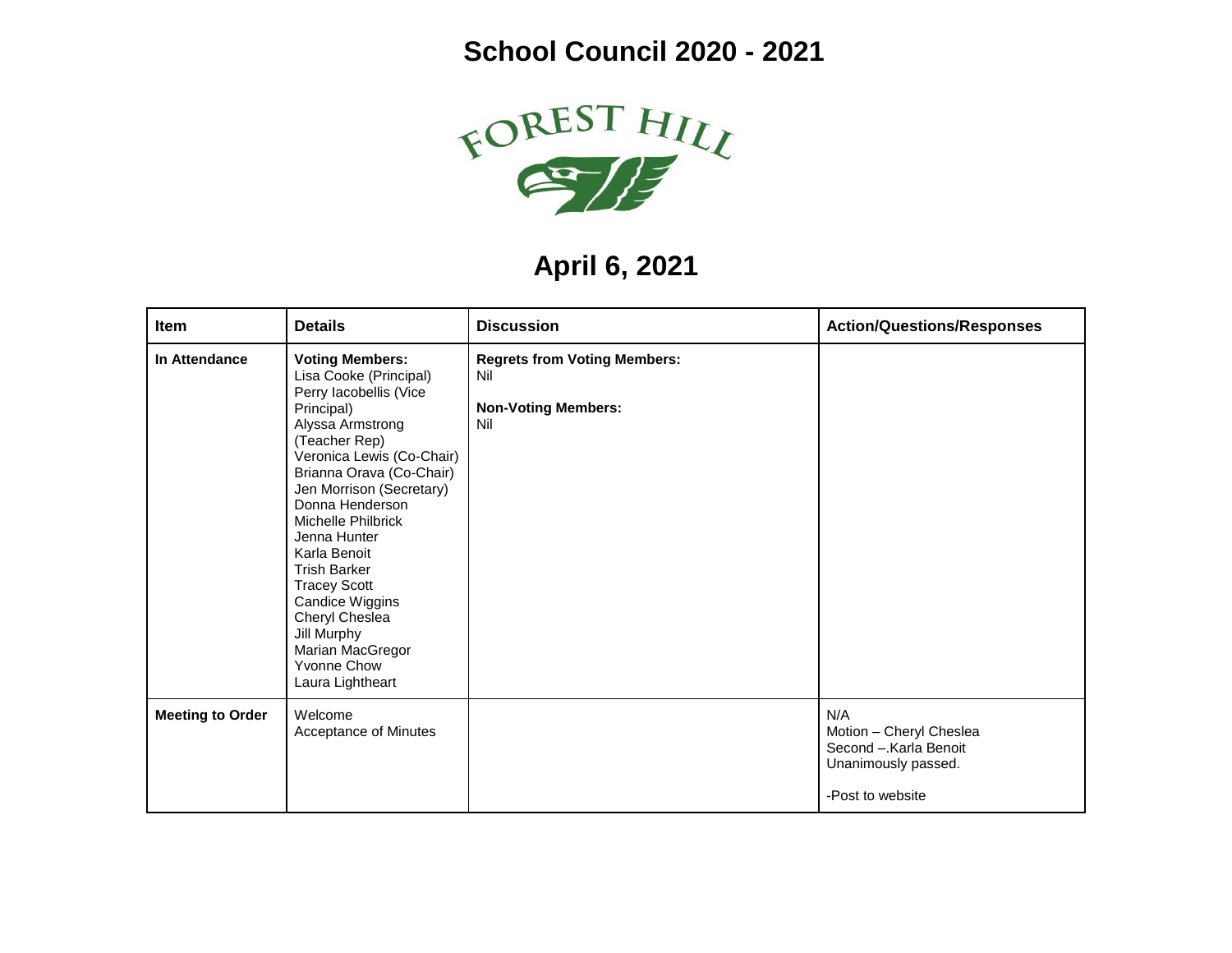| <b>Principal's Report</b> | <b>General Updates</b><br>•Remote learning<br>$\bullet$ Staffing<br>• Facilities<br>•Covid Protocols<br>·Kiss N' Ride | Remote Learning. Sign up for tech in advance of<br>closing will hopefully help improve tracking and<br>implementation. Gr 4 to 8 will be sent home with<br>students, younger grades would be parent pickup. 70<br>requests for tech received to date. May not get much<br>(any) advance notice of a switch to remote learning.<br>Staffing. Teachers will find out their tentative                                                                                                                                                                                                                                                                                                                                                                                                                                                                                                                                                                                                                                                                                                                                                        |  |
|---------------------------|-----------------------------------------------------------------------------------------------------------------------|-------------------------------------------------------------------------------------------------------------------------------------------------------------------------------------------------------------------------------------------------------------------------------------------------------------------------------------------------------------------------------------------------------------------------------------------------------------------------------------------------------------------------------------------------------------------------------------------------------------------------------------------------------------------------------------------------------------------------------------------------------------------------------------------------------------------------------------------------------------------------------------------------------------------------------------------------------------------------------------------------------------------------------------------------------------------------------------------------------------------------------------------|--|
|                           | $\bullet$ FI:<br>- Grade 1<br>- Grade $8-9$                                                                           | assignments for next year tomorrow. We have 26<br>classes plus the learning centre, with 4 remote<br>learning classes. Our staffing is stable. Our<br>community is growing; we are currently sitting at 660<br>students.                                                                                                                                                                                                                                                                                                                                                                                                                                                                                                                                                                                                                                                                                                                                                                                                                                                                                                                  |  |
|                           |                                                                                                                       | <b>Facilities.</b> Retaining wall for outdoor classroom to be<br>inspected this week, to be repaired. Basketball courts<br>end posts/backboards are in poor condition, quote for<br>\$4900 to replace two, will repair others. More details<br>to follow next meeting for council support.<br>Area by bunker near kindergarten tarmac: erosion<br>has exposed concrete pillars, causing pulling at the<br>fence. Being looked at.<br>First cleanup to remove sand has occurred.<br>Query re septic smell complaints. Smell is residual<br>matter embedded in soil which causes off gassing in<br>very wet periods. There is no leakage (not hooked<br>up) and new septic has alarms and is regularly<br>inspected.<br>Bike racks - moved for winter storage, now that<br>weather has dried up racks will be put back out. Will<br>have staff monitor and make announcements<br>regarding bike safety. Sand on sidewalks is a<br>concern, municipality will likely not sweep until late<br>April/early May when yard waste pickup begins,<br>though they may start early as Minesing has been<br>cleared. Principal will verify next week. |  |
|                           |                                                                                                                       | <b>COVID Protocols.</b> FHPS remains case-free, staff is<br>constantly reviewing protocols for close contact and<br>testing. Reminder will go out to parents reminding<br>them to wear masks when in close proximity with<br>others (e.g. at end of day by kiss n ride area).                                                                                                                                                                                                                                                                                                                                                                                                                                                                                                                                                                                                                                                                                                                                                                                                                                                             |  |
|                           |                                                                                                                       | Kiss n Ride. OPP on property today, no issues. The<br>gate at the kindergarden yard is closed due to the<br>need for YMCA to do temperature checks. Once they<br>are completed and kiss n ride attendant is on duty the<br>gate is opened. There was an incident a few weeks<br>back with a driver not waiting until drop off time and<br>driving through the pylons. Overall kiss and ride has<br>been running fairly smoothly.                                                                                                                                                                                                                                                                                                                                                                                                                                                                                                                                                                                                                                                                                                          |  |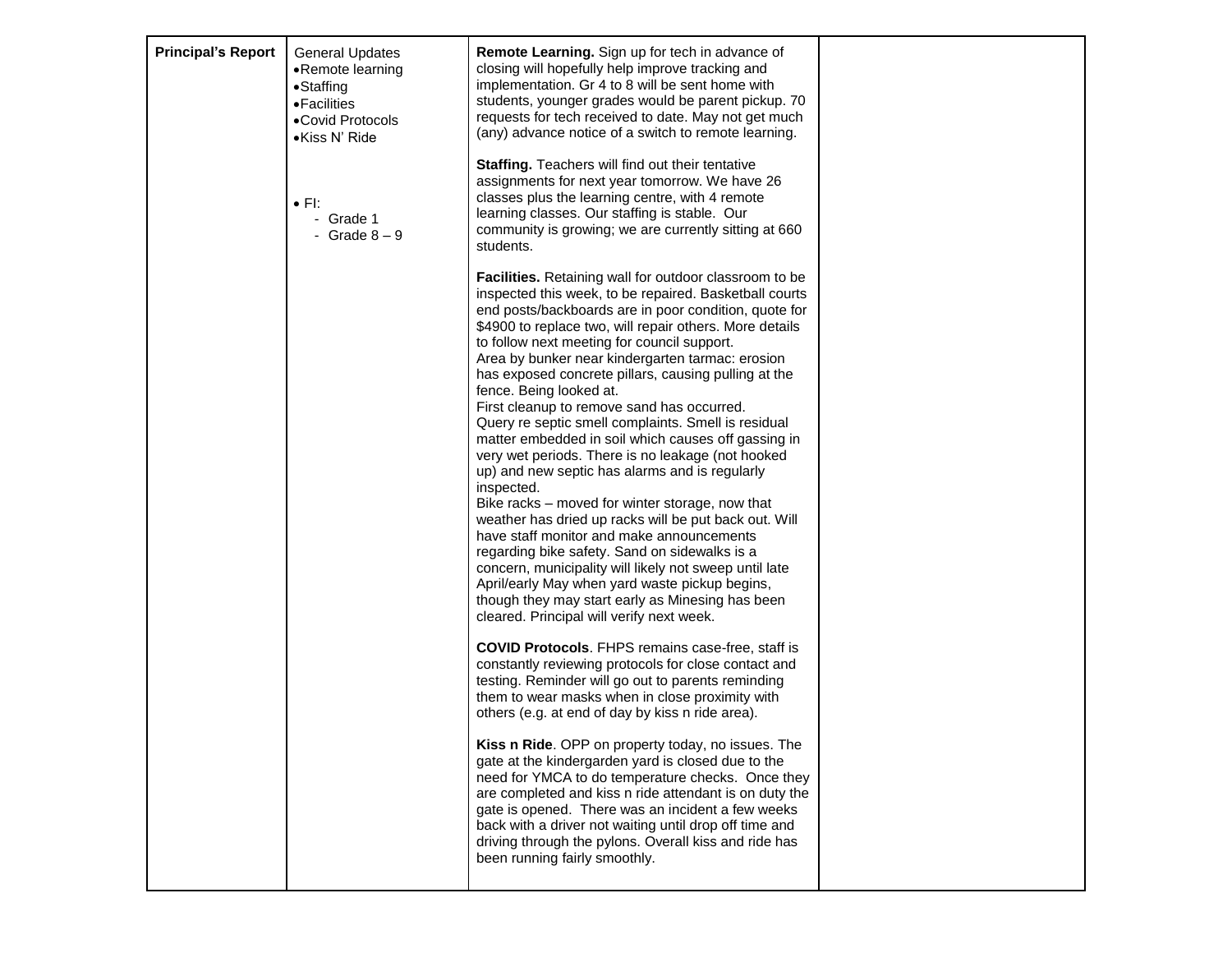|                       |                                                                                                              | FI.<br><b>Grade 1.</b> No wait list, 5 spaces still remaining of the<br>40 available. Unsure why low registration.<br>Grade 8 - 9. Working with two high schools, students<br>have their course options in.                                                                                                                                                                                                                                                                                                                                                                                                                                                                                                                                                                                                                                                                                                                     |                                                                                                                                                                                                                                                                                                                                                                                                                                        |
|-----------------------|--------------------------------------------------------------------------------------------------------------|---------------------------------------------------------------------------------------------------------------------------------------------------------------------------------------------------------------------------------------------------------------------------------------------------------------------------------------------------------------------------------------------------------------------------------------------------------------------------------------------------------------------------------------------------------------------------------------------------------------------------------------------------------------------------------------------------------------------------------------------------------------------------------------------------------------------------------------------------------------------------------------------------------------------------------|----------------------------------------------------------------------------------------------------------------------------------------------------------------------------------------------------------------------------------------------------------------------------------------------------------------------------------------------------------------------------------------------------------------------------------------|
| <b>Teacher Report</b> | Virtual Assemblies - April<br>Graduation                                                                     | Last week in April - Integrity (Mar) and Optimism<br>(Apr) and include celebrations that have occurred.<br>Fourth meeting is planned for the end April. The<br>grads have chosen the theme of Under the Stars. The<br>program cover is completed. Looking at all options for<br>in person, online, indoors, outdoor ceremonies so we<br>are prepared depending on the lockdown situation. All<br>Gr 8s have been given criteria for awards. Looking at<br>options for a grad shirt: direct ship to customer<br>(Entropy) – quick turnaround, looking into costs,<br>interest. Valedictorians selected, grad writeups etc in<br>process. Venues (Doran Park, Willow Creek)<br>reserved, audio/video company will need to be<br>responsive to last minute changes. Photos: Retake<br>11 May, but composite will reflect original photos.<br>Limited parent involvement possible due to<br>restrictions, despite desire to assist. |                                                                                                                                                                                                                                                                                                                                                                                                                                        |
| <b>Fundraising</b>    | <b>SGF Funds</b><br>Chicken on the Run<br>Pizza Palace - add gift<br>card option to plan<br>LunchBox Program | \$53K balance, June meeting will need decisions to<br>transfer funds between lines.<br>No cheque received yet, but orders continue to be<br>placed.<br>Sale of \$20 gift cards through school cash online.<br>The LunchBox program is a hot lunch provider that<br>operates through school cash online. Fee structure<br>for the program is \$300 annually, but we will receive<br>\$100 off if we offer more than 2 days/ week, and<br>there would be an additional discount if board rolls<br>out to >50%. Can run with COVID protocols in place,<br>meets board requirements. Food is delivered,<br>prepackaged and labelled. Unsure if volunteers would<br>be permitted on site. Pizza Pizza and Subway are<br>currently enrolled as approved vendors. Removes<br>need to prepay three months in advance, allows                                                                                                            | <b>Proposal:</b> Edit fundraising plan to add<br>Pizza Palace gift card fundraiser<br>(ongoing until end of school year).<br>Vote: All in favour, unanimously<br>passed.<br>Proposal: Move funds received from<br>2020 yearbook be moved from benefits<br>to outdoor classroom.<br>Vote: All in favour, unanimously<br>passed.<br>Proposal: Use PRO funds to fund<br>agenda purchase.<br>Vote: All in favour, 1 abstention,<br>passed. |